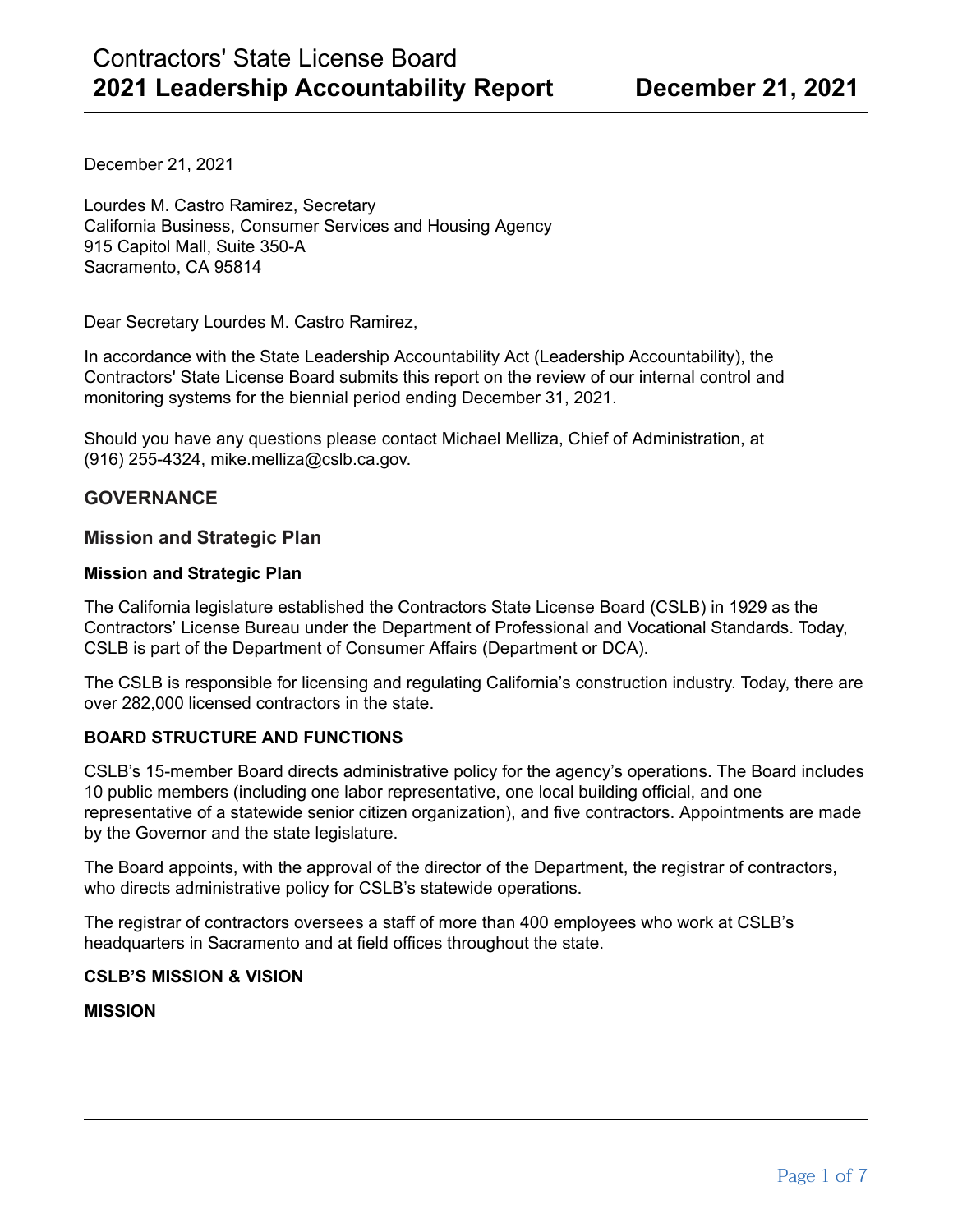CSLB protects consumers by regulating the construction industry through policies that promote the health, safety, and general welfare of the public in matters relating to construction. The Board accomplishes this by:

- Ensuring that construction is performed in a safe, competent, and professional manner;
- Licensing contractors and enforcing licensing laws;
- Requiring licensure for any person practicing or offering to practice construction contracting;
- Enforcing the laws, regulations, and standards governing construction contracting in a fair and uniform manner;
- Providing resolution to disputes that arise from construction activities; and
- Educating consumers so they can make informed choices.

### **VISION**

CSLB is a model consumer protection agency, integrating regulatory oversight of the construction industry as necessary for the protection of consumers and licensed contractors.

#### **STRATEGIC PLAN**

CSLB is currently utilizing DCA's SOLID Training and Planning Solutions Unit to provide strategic planning services to develop the Boards' 2022-2025 Strategic Plan.

Representatives from SOLID met with the Board members, the registrar, and chief deputy registrar to discuss the planning method, strategic planning goal areas, and target dates. Also, an electronic survey was conducted to gather input from Board members, staff, and stakeholders.

As part of the strategic planning process, SOLID conducted one-on-one interviews with Board members to identify strengths, weaknesses, internal and external threats, and opportunities. SOLID also garnered input from the registrar, chief deputy registrar, and senior staff.

SOLID conducted an environmental scan which involves a compilation and analysis of the data from the interviews, focus group discussion, and electronic survey results.

At CSLB's Board meeting held on September 22, 2021, SOLID led a strategic planning session where Board members and senior staff reviewed the environmental scan and developed strategic objectives in the areas of: Administration, Enforcement, Information Technology, Legislation, Licensing & Testing, and Public Affairs. CSLB's vision, mission, values, and goals were also reviewed.

SOLID will use the information gathered at the strategic planning session to develop the Board's 2022-25 Strategic Plan.

CSLB's previous strategic plan covering 2019-2021 can be found online on CSLB's website at https://www.cslb.ca.gov/Resources/reports/StrategicPlan/StrategicPlan\_2019-21.pdf

## **Control Environment**

The CSLB provides an effective control environment. CSLB establishes and demonstrates integrity and ethical values (core values, codes of conduct, ability to report ethical concerns, etc.) in day to day operations and is built into the organization. These core values, codes of conduct, and organizational structure include the following.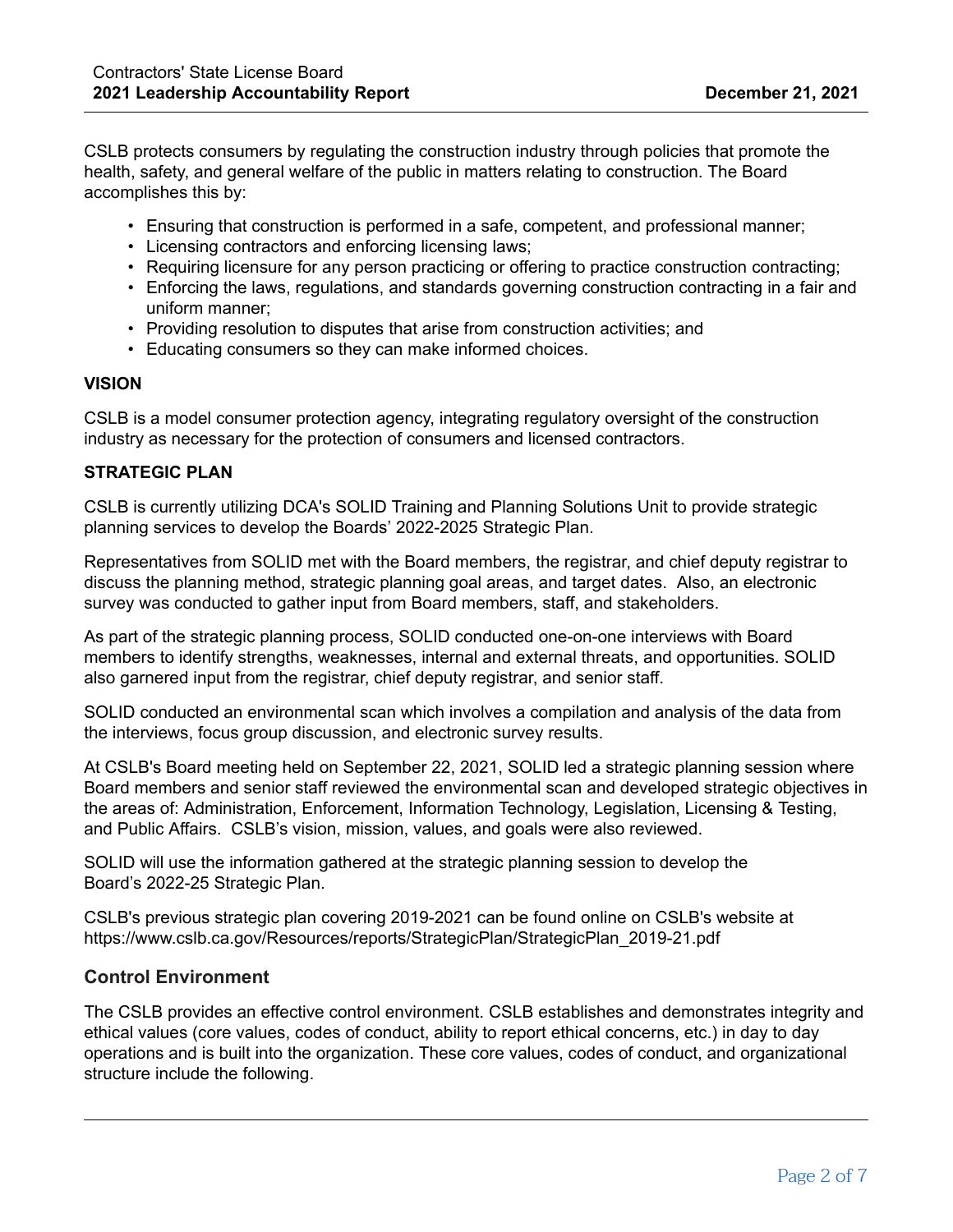## **BOARD STRUCTURE AND FUNCTIONS**

CSLB's 15-member Board directs administrative policy for the agency's operations. Appointments are made by the governor and the state legislature.

CSLB currently has five standing Board Committees that perform various functions.

- **Licensing Committee**: Ensures that all applicants and licensees meet minimum qualifications to provide construction services
- **Enforcement Committee**: Helps reduce, eliminate, or prevent unlicensed activity and unprofessional conduct that pose a threat to public health, safety, and welfare
- **Public Affairs Committee**: Educates consumers about making informed choices related to construction services, and provides information to licensed contractors so they can improve their awareness of contracting laws and their technical, management, and service skills
- **Legislative Committee:** Ensures that statutes, regulations, policies, and procedures strengthen and support CSLB operations
- **Executive Committee**: Enhances organizational effectiveness and improves the quality of service in all programs.

The Board appointed registrar of contractors directs administrative policy for CSLB's statewide operations.

The registrar of contractors oversees a staff of more than 400 employees who work at CSLB's headquarters in Sacramento and at field offices throughout the state. CSLB protects and serves California consumers while ensuring a competent and fair marketplace. CSLB helps consumers learn how to protect themselves from unscrupulous and unqualified individuals.

CSLB also protects professionals from unfair competition by unlicensed practitioners. CSLB management always bears in mind that the Board is here to support delivery of those activities contributing to the protection and education of others.

CSLB works closely with the various units of DCA to identify, hire, train, and retain a competent workforce including supervisors and managers. CSLB supervisors and managers have direct contact with employees who they supervise. Supervisors and managers report to the various division chiefs and ultimately to the chief deputy registrar and registrar of the Board.

On July 9, 2019, the CSLB executive office issued a memorandum to all CSLB supervisors and managers that defines supervisor/manager expectations. These expectations will be issued annually. The CSLB executive office recognizes that effective supervision is a foundation of a successful organization. This memorandum affirms that CSLB supervisors and managers bear significant responsibility, accountability, and authority within the organization. These expectations ensure that CSLB's and DCA's goals are met while adhering to CSLB's values of Accountability, Consumer Protection, Customer Service, Innovation, Integrity, Diversity, and Leadership.

CSLB expects supervisors and managers to:

• Establish strategies, objectives and action items to achieve CSLB/DCA/Business, Consumer Services and Housing Agency goals, seek to improve current processes, use work plans for assigned tasks and project management, and meet established due dates.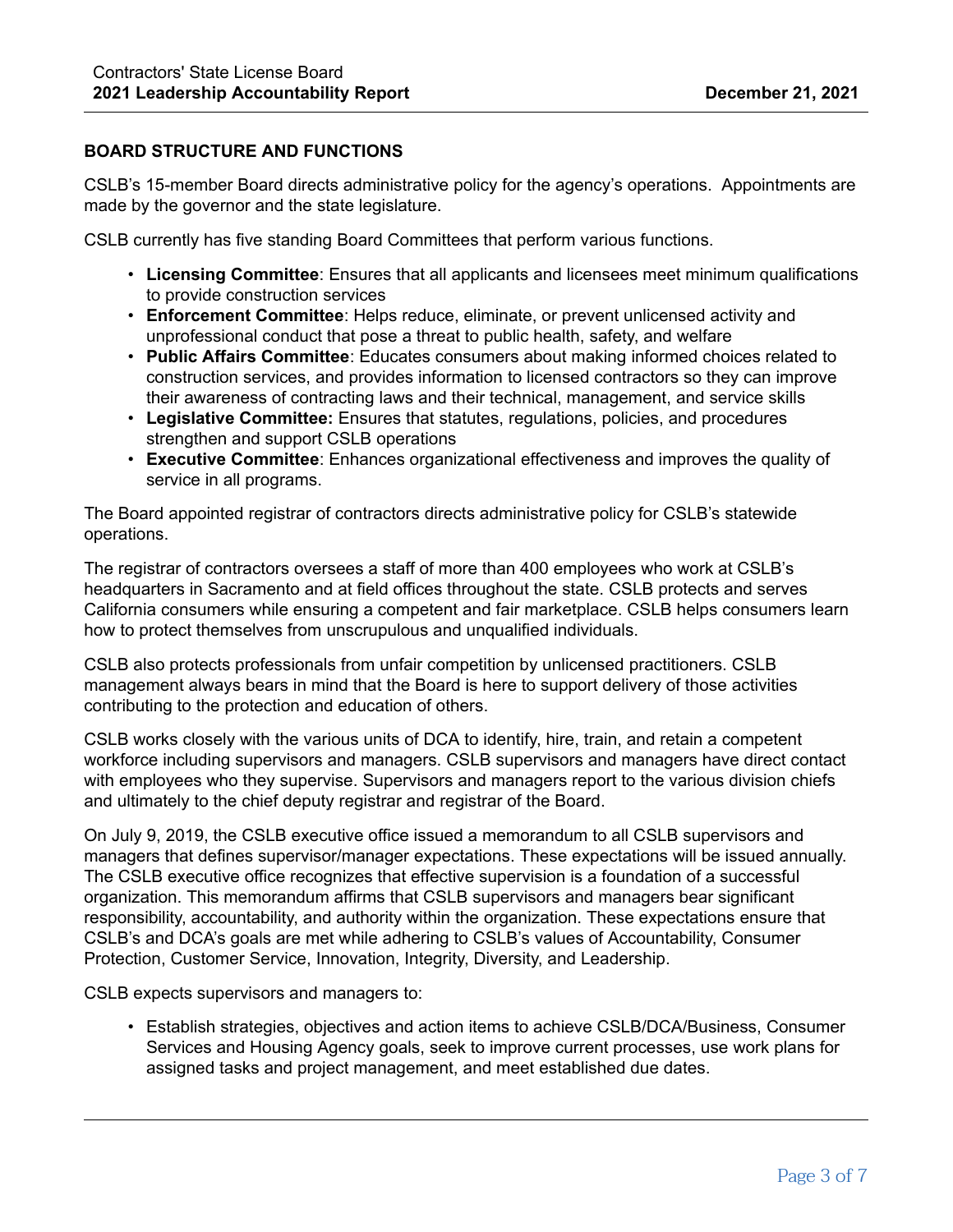- Hold regular staff meetings, to clearly communicate goals and objectives, to manage workload, and to keep staff apprised of information they need to perform their jobs.
- Keep the respective chain of command informed of issues and problems as soon as they become aware that they may have a significant impact on a CSLB program, DCA, involved control agencies, or management at an executive level. Examples include issues that may result in litigation, issues that have DCA-wide impact, are the subject of investigations, or those that are politically sensitive.
- Manage the allocation of resources and work within that allocation. They must keep their chain of command informed if the program for which they are responsible is exceeding its assigned resources, or not meeting assigned goals, as soon as they are aware of the problem.

### **VALUES**

CSLB's values include:

- Being responsive and treating all consumers and contractors fairly;
- Focusing on prevention and providing educational information to consumers and contractors;
- Embracing technology and innovative methods to provide services; and
- Supporting a team concept and the professional development of staff.

### **Information and Communication**

The CSLB has several processes to collect and communicate relevant and reliable information needed for operational, programmatic and financial decision making. This includes communication channels across staff and management, organizational lines, and external stakeholders.

### **CSLB STAFF MEETINGS**

All CSLB division chiefs, supervisors, and managers are required to hold regular staff meetings. The purpose of these meetings is to clearly communicate goals and objectives, to manage workload, and to keep staff apprised of information they need to perform their jobs. These staff meetings are also used to collect feedback and allow employees an opportunity to report inefficiencies to management.

### **PUBLIC MEETINGS**

CSLB holds regularly scheduled public meetings throughout the state on policy setting, legislative, and regulatory matters. These meetings provide the public an opportunity to testify on agenda items and other issues. CSLB maintains a "Board Meetings" page on its website to publicize agenda and background materials for all committee and board meetings. Agendas are posted to the website at least 10 days prior to the meeting. In addition, this website section includes archive video of all meeting webcasts. Board and committee meeting materials are usually posted online within one week of a meeting. All posted meeting materials remain online indefinitely. Draft meeting minutes are not posted online; final minutes are posted after approval by the Board at its next quarterly meeting. Meeting minutes are not removed and remain available online indefinitely. CSLB also maintains an extensive "Newsroom" page on its website, which includes links to all news releases, consumer alerts, industry bulletins, and licensee newsletters. The newsroom page also includes CSLB-produced videos.

All CSLB board and committee meetings are webcast, except the strategic planning meeting and the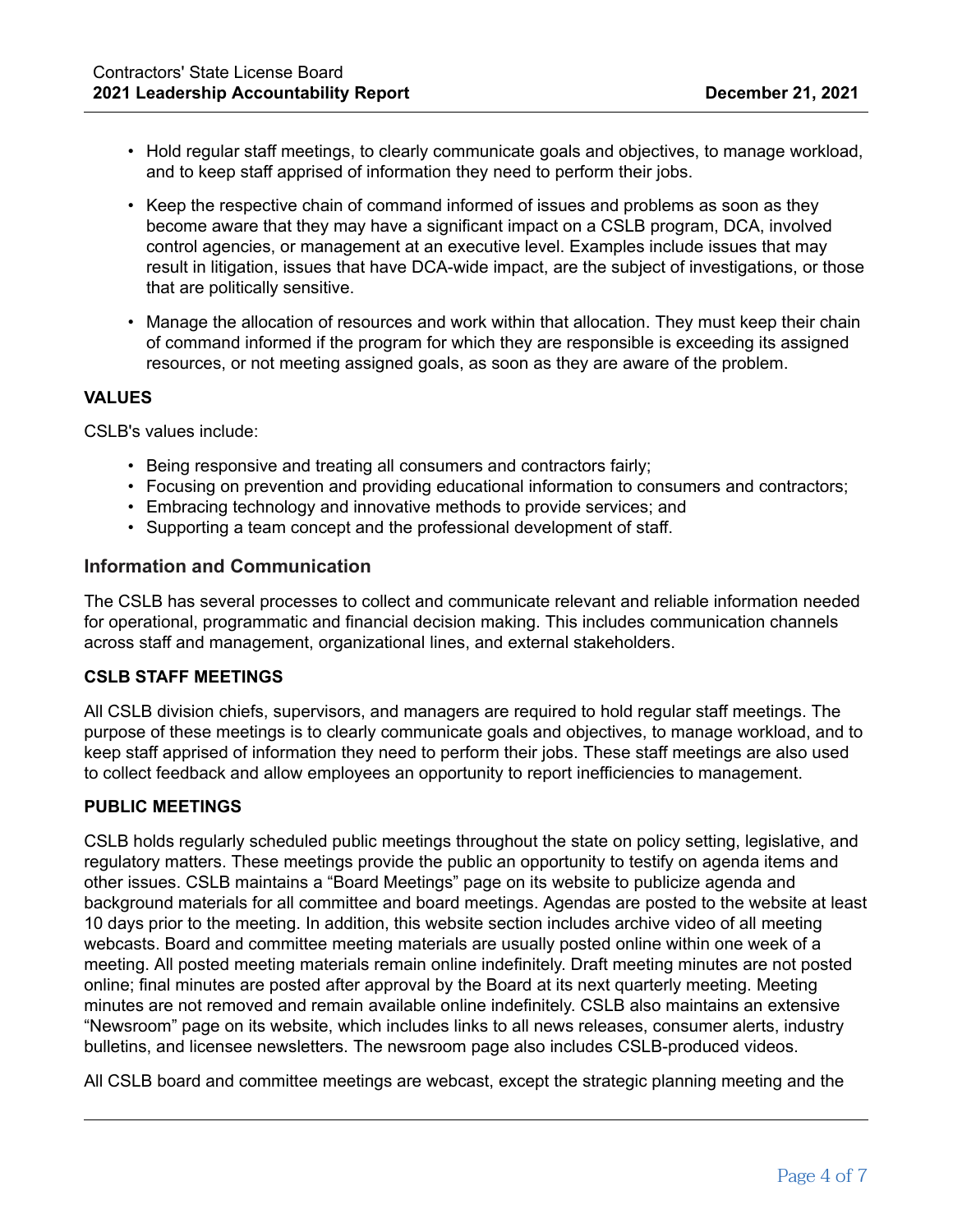rare emergency board meeting, unless technical difficulties preclude a webcast. In April 2016, CSLB became the first DCA regulatory board to provide real-time live captioning of its meeting webcasts. All webcasts are posted to CSLB's YouTube Channel and remain online indefinitely. The Board's meeting calendar is included as an agenda item at Board meetings. CSLB's "Board Meetings" website page is updated with upcoming meeting information as soon as it becomes available.

## **STRATEGIC PLANNING MEETINGS**

In 2018, the Board completed development of its new 2019-21 Strategic Plan, which was formally approved at its September 20, 2018 meeting. The plan was a joint effort between Board Members and staff and included public input. As part of the strategic review process a survey of Board Members, staff, and stakeholders was conducted. Objectives were developed in the areas of Enforcement, Executive, Legislative, Licensing and Testing, and Public Affairs. Strategic plan objectives are reviewed, and progress is reported at all Board and committee meetings. Copies of strategic plans since the last Sunset Review are included in the attachments. In addition, the Board annually prepares and distributes an Accomplishments & Activities Report, copies of which are available on the CSLB website.

### **CONSUMER SATISFACTION SURVEY**

The CSLB consumer satisfaction survey is delivered through an online survey service. Surveys are sent monthly to all complainants who provide an email address, with an average response rate of 20% over the last four years. The eight questions employ a seven-point agreement scale. The ratings have remained constant over the years. Consistently, the highest ratings are received in response to the question about courteous treatment and the lowest ratings for the question about the action CSLB ultimately took in response to the complaint. CSLB collects and reports consumer satisfaction data by calendar year.

#### **SOCIAL MEDIA**

CSLB continues to expand its presence on social media as a means to reach consumers, licensees, the news media, and other stakeholders. CSLB has seen continued growth in the number of followers on Facebook, Twitter, YouTube, LinkedIn, Nextdoor, and Instagram.

## **MONITORING**

The information included here discusses the entity-wide, continuous process to ensure internal control systems are working as intended. The role of the executive monitoring sponsor includes facilitating and verifying that the Contractors' State License Board monitoring practices are implemented and functioning. The responsibilities as the executive monitoring sponsor(s) have been given to: David Fogt, Registrar; and Michael Melliza, Chief of Administration.

Mr. Melliza works closely with the CSLB registrar, chief deputy registrar, and all division chiefs to ensure that all activities are performed, documented, and measured against the appropriate baselines. Mr. Melliza ensures that all levels of CSLB management evaluates results and ensures appropriate corrective actions are implemented and documented.

Mr. Melliza works with all CSLB division chiefs to identify risks and assigns ownership to processes that address vulnerablities identified through monitoring. This includes comparing results to expectations to determine if change is needed.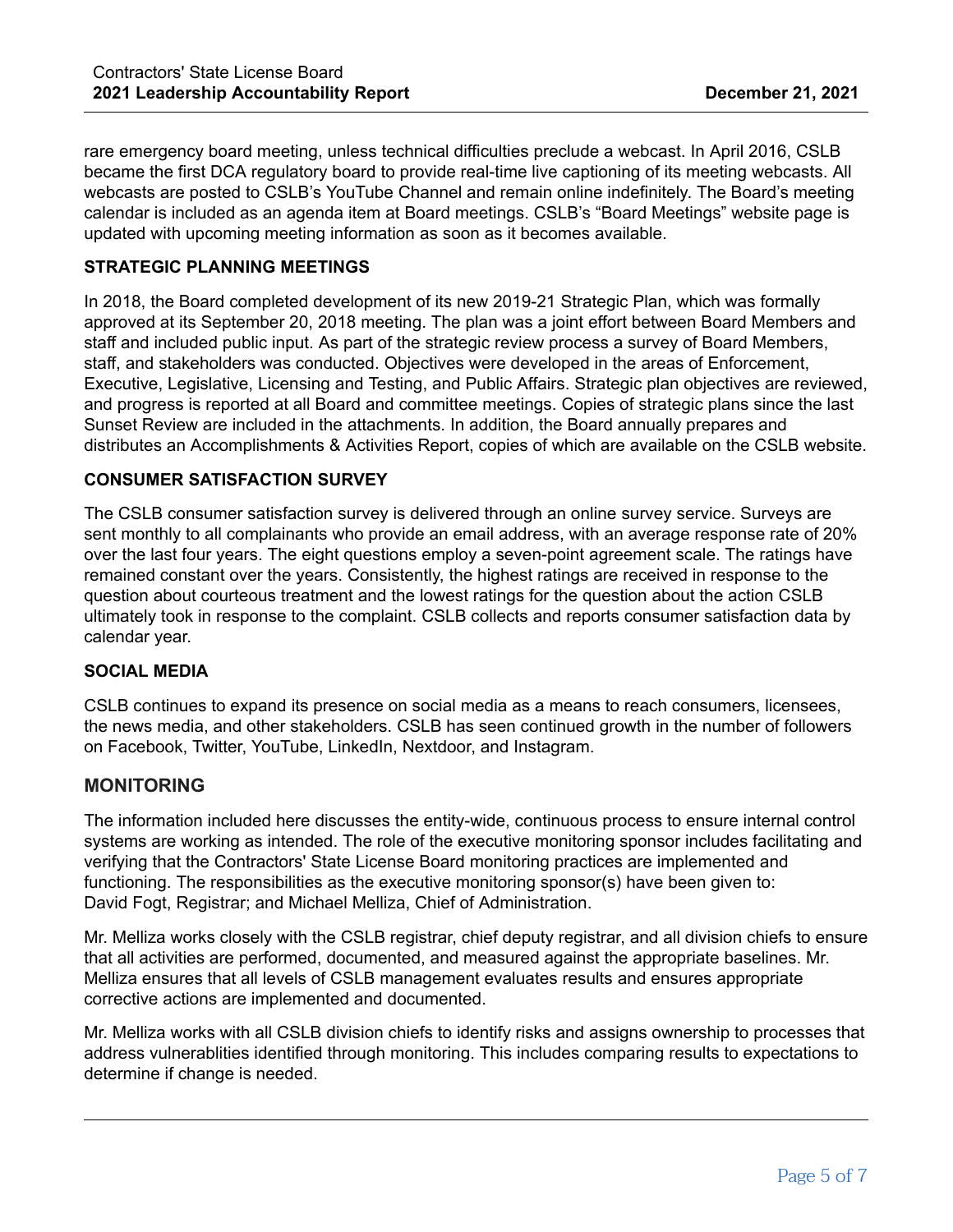Monitoring activities include routine and periodic verification performed by CSLB division chiefs and executive staff and reporting the progress to reduce the identified vulnerabilities.

The CSLB executive sponsor also works closely with the Department's Internal Audit office to ensure compliance with all risk management practices and requirements.

## **RISK ASSESSMENT PROCESS**

The following personnel were involved in the Contractors' State License Board risk assessment process: executive management, middle management, front line management, and staff.

The following methods were used to identify risks: brainstorming meetings, ongoing monitoring activities, other/prior risk assessments, and performance metrics.

The following criteria were used to rank risks: likelihood of occurrence, and potential impact to mission/ goals/objectives.

## **RISKS AND CONTROLS**

#### **Risk: Budget: Insufficient Funds**

In August 2019, CSLB forecasted insufficient funds for ongoing operations by the beginning of Fiscal Year 2020-21. This was due to an ever-growing structural imbalance between revenue and expenditures caused by increases in salary and benefit adjustments, infrastructure expenses, licensee population decline, and mandatory external costs that were either unforeseeable or nonexistent at the time CSLB last raised fees by statute(July 2017).

The Board has a \$73 million budget with procedures and processes in place to monitor the spending plans for each division. All requests for expenses are closely reviewed by division chiefs and sent to CSLB's budget manager for review and approval. CSLB monitors the revenue and expenses on a continuous basis to identify any potential funding issues and revenue deficiencies. Even with mitigating controls and reductions to expenditures, the reserves in the fund continue to decline resulting in the potential for the fund to become deficient.

#### **Control: Corrective Action Plan to Address Insufficient Funds**

- 1. Staff continually reports any budget shortfall concerns to the Board at it's regularly scheduled Board meetings.
- 2. The Board voted to pursue a renewal fee increase through emergency regulations and directed staff to conduct a fee study to determine the potential need for a possible legislative fee increase. On November 10, 2020, the Office of Administrative Law (OAL) approved CSLB's renewal fee increase emergency regulations. The CSLB began assessment of the new fees February 1, 2020.
- 3. At its December 2020 Board meeting, the Board voted to pursue a legislative proposal to implement the fee study recommendations. On September 28, 2021, the Governor signed SB 607 (Ch.367, Statues of 2021) to increase CSLB's fee statute to fee amounts recommended by outside consultants effective January 1, 2022.
- 4. At the June 2021 Board meeting, the Board approved another detailed expense reduction